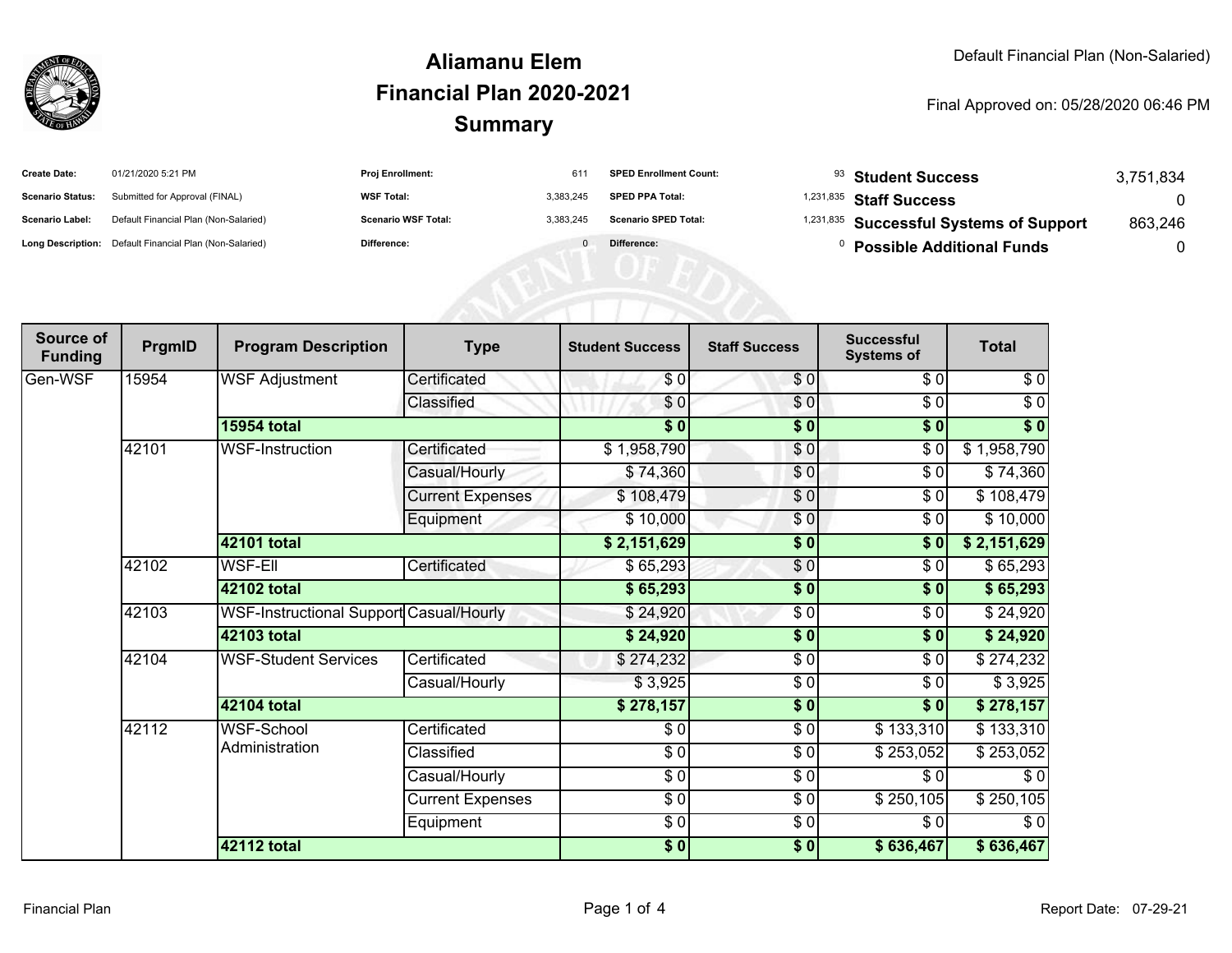

## **SummaryAliamanu ElemFinancial Plan 2020-2021**

Final Approved on: 05/28/2020 06:46 PM

| Source of<br><b>Funding</b> | PrgmID           | <b>Program Description</b>                     | <b>Type</b>             | <b>Student Success</b> | <b>Staff Success</b> | <b>Successful</b><br><b>Systems of</b> | <b>Total</b>     |
|-----------------------------|------------------|------------------------------------------------|-------------------------|------------------------|----------------------|----------------------------------------|------------------|
| Gen-WSF                     | 42113            | <b>WSF-School Facility</b><br><b>Services</b>  | Classified              | \$0                    | $\frac{3}{6}$        | $\overline{$}3\overline{170,}924$      | \$170,924        |
|                             |                  |                                                | Casual/Hourly           | $\overline{S}0$        | $\overline{S}0$      | \$35,855                               | \$35,855         |
|                             |                  |                                                | <b>Current Expenses</b> | $\overline{\$0}$       | $\overline{\$0}$     | \$20,000                               | \$20,000         |
|                             |                  |                                                | Equipment               | \$0                    | $\overline{30}$      | $\overline{\$0}$                       | $\sqrt{6}$       |
|                             |                  | 42113 total                                    |                         | $\overline{\$0}$       | $\overline{\$0}$     | \$226,779                              | \$226,779        |
|                             | Gen-WSF          |                                                |                         | \$2,519,999            | $\overline{\$0}$     | \$863,246                              | \$3,383,245      |
| Gen-SPED                    | 17101            | SPED Ppa - Instruction                         | Certificated            | \$783,516              | \$0                  | $\overline{\$0}$                       | \$783,516        |
|                             |                  |                                                | Classified              | \$447,642              | $\overline{0}$       | $\overline{\$0}$                       | \$447,642        |
|                             |                  |                                                | <b>Current Expenses</b> | \$677                  | \$0                  | $\overline{\$0}$                       | \$677            |
|                             |                  | <b>17101 total</b>                             |                         | \$1,231,835            | $\overline{\$0}$     | $\overline{\$0}$                       | \$1,231,835      |
|                             | 17131            | <b>Special Education in</b><br>Regular Schools | Certificated            | $\sqrt{0}$             | \$0                  | $\overline{\$0}$                       | $\sqrt{6}$       |
|                             |                  |                                                | Classified              | $\overline{\$0}$       | \$0                  | $\overline{\$0}$                       | $\sqrt{6}$       |
|                             |                  | <b>17131 total</b>                             |                         | $\overline{\$0}$       | $\overline{\$0}$     | $\overline{\bullet}$                   | $\overline{\$0}$ |
|                             | Gen-SPED         |                                                |                         | \$1,231,835            | $\overline{\$0}$     | $\overline{\$0}$                       | \$1,231,835      |
| Gen-Categ                   | 16807            | <b>Hawaiian Studies</b>                        | Casual/Hourly           | \$0                    | \$0                  | $\overline{\$0}$                       | $\overline{60}$  |
|                             |                  |                                                | <b>Current Expenses</b> | $\overline{\$0}$       | $\overline{60}$      | $\overline{\$0}$                       | \$0              |
|                             |                  | <b>16807 total</b>                             |                         | $\overline{\$0}$       | $\overline{\$0}$     | $\overline{\$0}$                       | $\overline{\$0}$ |
|                             | <b>Gen-Categ</b> |                                                |                         | $\overline{\bullet}$   | $\overline{\$0}$     | $\overline{\$0}$                       | $\overline{\$0}$ |
| Federal                     | 18085            | Essa Title III Language<br>Instruction         | Casual/Hourly           | \$0                    | $\overline{S}0$      | $\overline{\$0}$                       | $\overline{\$0}$ |
|                             |                  | <b>18085 total</b>                             |                         | $\overline{\$0}$       | $\overline{\$0}$     | 30                                     | $\overline{\$0}$ |
|                             | 20657            | <b>Essa Title Ila Targeted</b><br>Prof Dev     | <b>Current Expenses</b> | $\overline{\$0}$       | $\overline{\$0}$     | $\overline{\$0}$                       | $\overline{\$0}$ |
|                             |                  | <b>20657 total</b>                             |                         | $\overline{\$0}$       | $\overline{\$0}$     | $\overline{\$0}$                       | $\overline{\$0}$ |
|                             | 20698            | Essa Title IIa Support<br>New Tchr & Prin      | Casual/Hourly           | $\overline{S}0$        | $\overline{S}0$      | $\sqrt{6}$                             | $\overline{\$0}$ |
|                             |                  | <b>20698 total</b>                             |                         | $\overline{\$0}$       | $\overline{\$0}$     | $\overline{\$0}$                       | $\overline{\$0}$ |
|                             | 52001            | <b>ESEA Title I-Homeless</b><br>Children       | <b>Current Expenses</b> | $\overline{S}0$        | $\overline{S}0$      | $\overline{\$0}$                       | $\overline{\$0}$ |
|                             |                  | <b>52001 total</b>                             |                         | \$0                    | $\overline{\$0}$     | $\overline{\$0}$                       | $\overline{\$0}$ |
|                             | <b>Federal</b>   |                                                |                         | $\overline{\$0}$       | $\overline{\$0}$     | $\overline{\$0}$                       | $\overline{\$0}$ |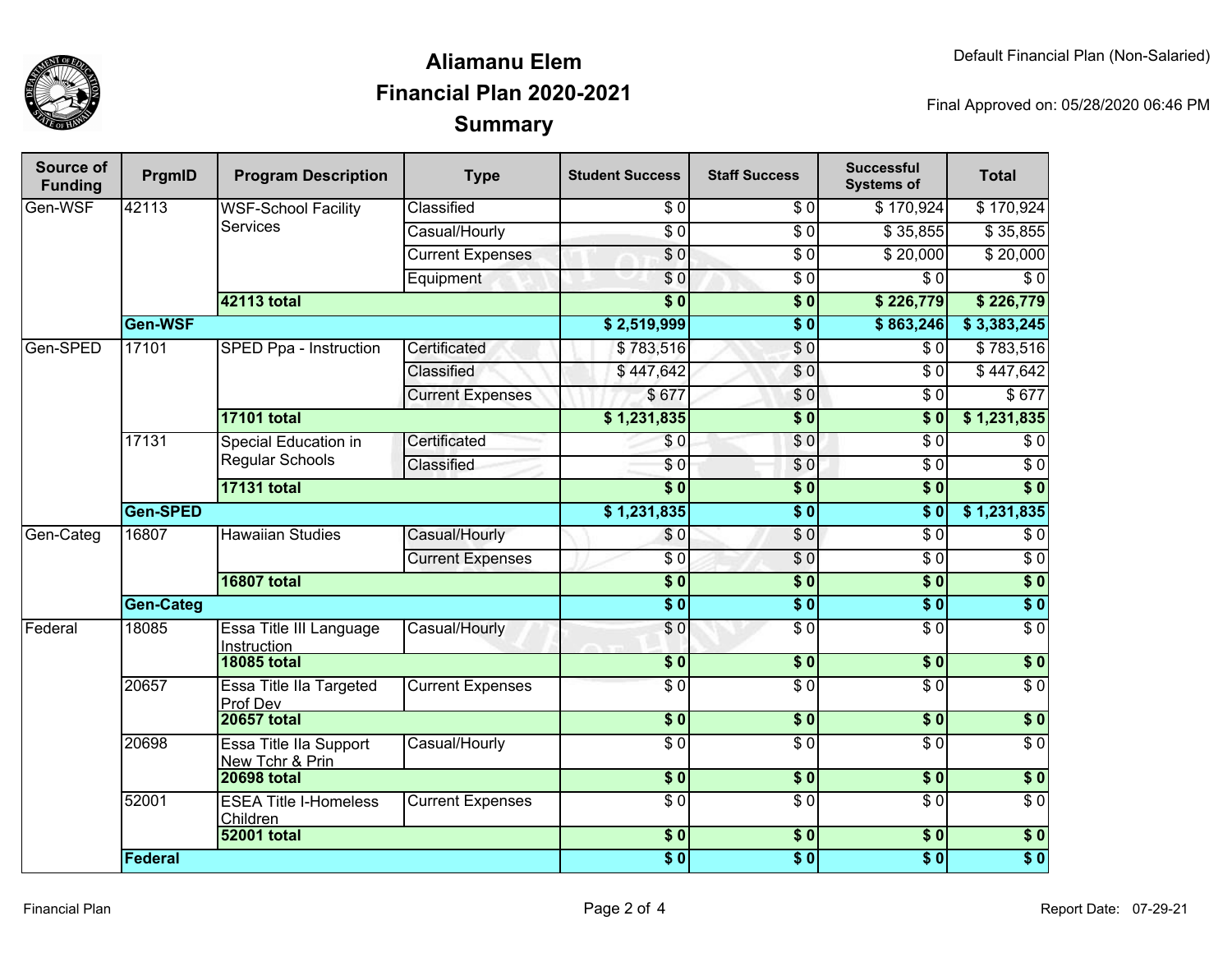

## **SummaryAliamanu ElemFinancial Plan 2020-2021**

Final Approved on: 05/28/2020 06:46 PM

| Source of<br><b>Funding</b> | PrgmID          | <b>Program Description</b>              | <b>Type</b>             | <b>Student Success</b> | <b>Staff Success</b> | <b>Successful</b><br><b>Systems of</b> | <b>Total</b> |
|-----------------------------|-----------------|-----------------------------------------|-------------------------|------------------------|----------------------|----------------------------------------|--------------|
| Gen-Cent                    | 35163           | <b>Food Services-General</b><br>Fund    | Casual/Hourly           | \$ OI                  | \$0                  | \$0                                    | \$0          |
|                             |                 | 35163 total                             |                         | \$0                    | \$0                  | \$0]                                   | \$0          |
|                             | <b>Gen-Cent</b> |                                         |                         | \$0]                   | \$0                  | \$0]                                   | $\sqrt{ }$   |
| Special                     | 19078           | DOD-Ea-Readying<br>Radford Complex FY16 | <b>Current Expenses</b> | \$0                    | \$0                  | \$0                                    | \$0          |
|                             |                 | 19078 total                             |                         | \$0                    | \$0                  | \$0]                                   | \$0          |
|                             | Special         |                                         |                         | \$0                    | \$0                  | \$0]                                   | \$0          |
| <b>Rev Fund</b>             | 45004           | <b>After School</b>                     | <b>Current Expenses</b> | \$0                    | \$0                  | \$0]                                   | \$0          |
|                             |                 | 45004 total                             |                         | \$0                    | \$0                  | \$0                                    | $\sqrt{6}$   |
|                             | <b>Rev Fund</b> |                                         |                         | \$0]                   | \$0                  | \$0]                                   | \$0          |
| <b>Grand Total</b>          |                 |                                         | \$3,751,834             | \$0                    | \$863,246            | \$4,615,080                            |              |